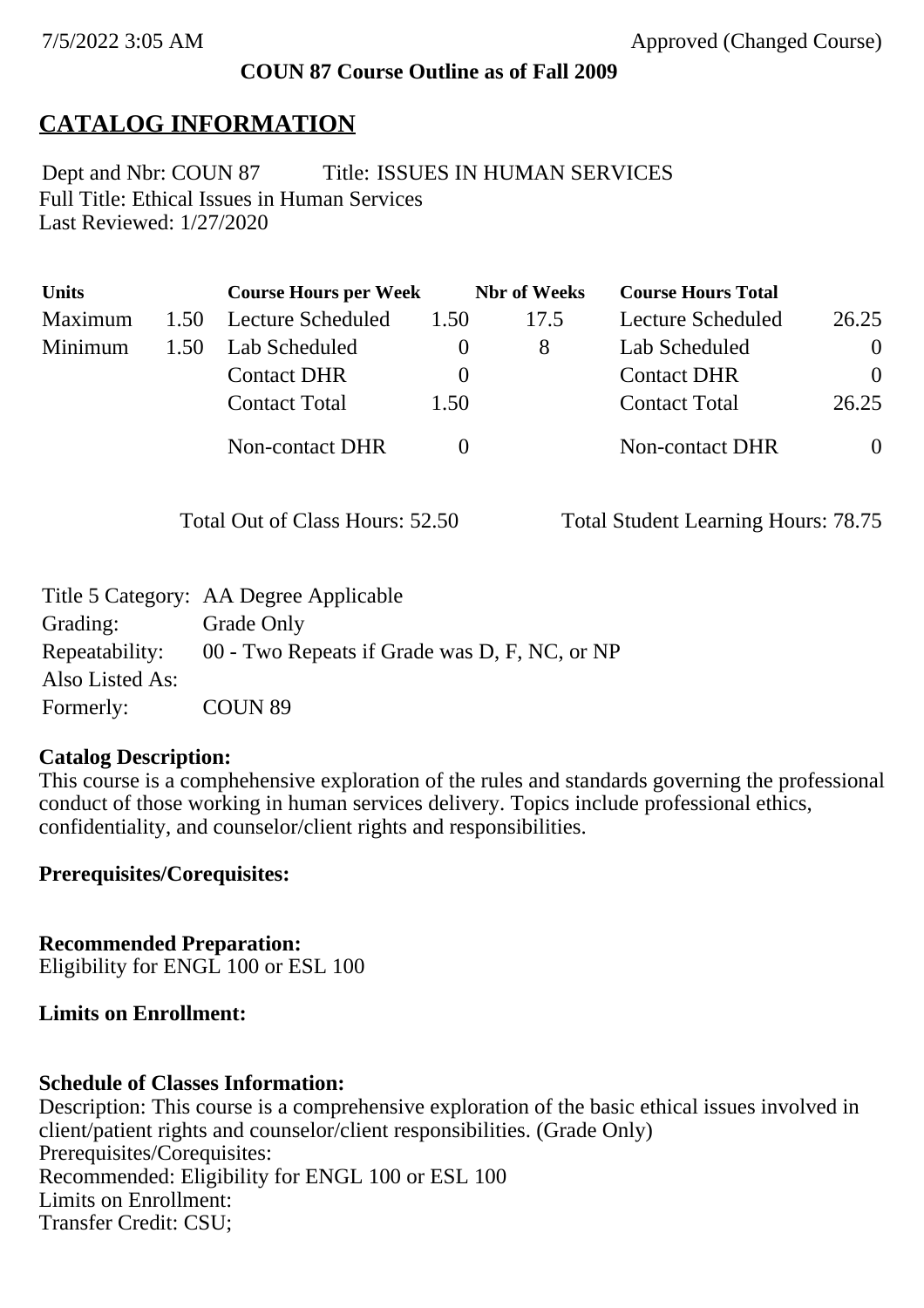# **ARTICULATION, MAJOR, and CERTIFICATION INFORMATION:**

| <b>AS Degree:</b><br><b>CSU GE:</b> | Area<br><b>Transfer Area</b>                 |            |           | Effective:<br>Effective: | Inactive:<br>Inactive: |
|-------------------------------------|----------------------------------------------|------------|-----------|--------------------------|------------------------|
| IGETC:                              | <b>Transfer Area</b>                         |            |           | Effective:               | Inactive:              |
|                                     | <b>CSU Transfer:</b> Transferable Effective: |            | Fall 2001 | Inactive:                |                        |
| <b>UC</b> Transfer:                 |                                              | Effective: |           | Inactive:                |                        |

### **CID:**

## **Certificate/Major Applicable:**

[Both Certificate and Major Applicable](SR_ClassCheck.aspx?CourseKey=COUN87)

# **COURSE CONTENT**

### **Outcomes and Objectives:**

Upon completion of this course, the student will be able to:

1. Examine evaluate and compare the professional standards used in human services agencies.

2. Examine and explain counselor/client responsibilities.

3. Evaluate the common employment problems/issues associated with codes of conduct or codes of ethics.

4. Assess and analyze professional liability as it relates to Federal and State regulations and case law.

5. Examine and evaluate the impact of unethical practice of the human service professional.

6. Examine ethical issues such as informed consent, confidentiality, transference and counter

transference, sexual misconduct, boundary violations, couples counseling, HIV/AIDS.

7. Analyze cases using components of an ethical decision-making model.

# **Topics and Scope:**

1. Professional ethics in the Human Service environment

a. Codes of ethics

- b. Steps in making ethical decisions
- 2. Counselor roles and responsibilities and counselor/client responsibilities
	- a. Counselor self-awareness
	- b. Transference and counter-transference
	- c. Client dependence in human service provider relationship
	- d. Managing boundaries and multiple relationships
	- e. Informed consent
	- f. The impact of unethical behavior to the counselor and/or client
- 3. Ethical issues in the human service environment
	- a. Federal and State regulations and case law
	- b. Duty to warn and protect
	- c. Professional reporting responsibilities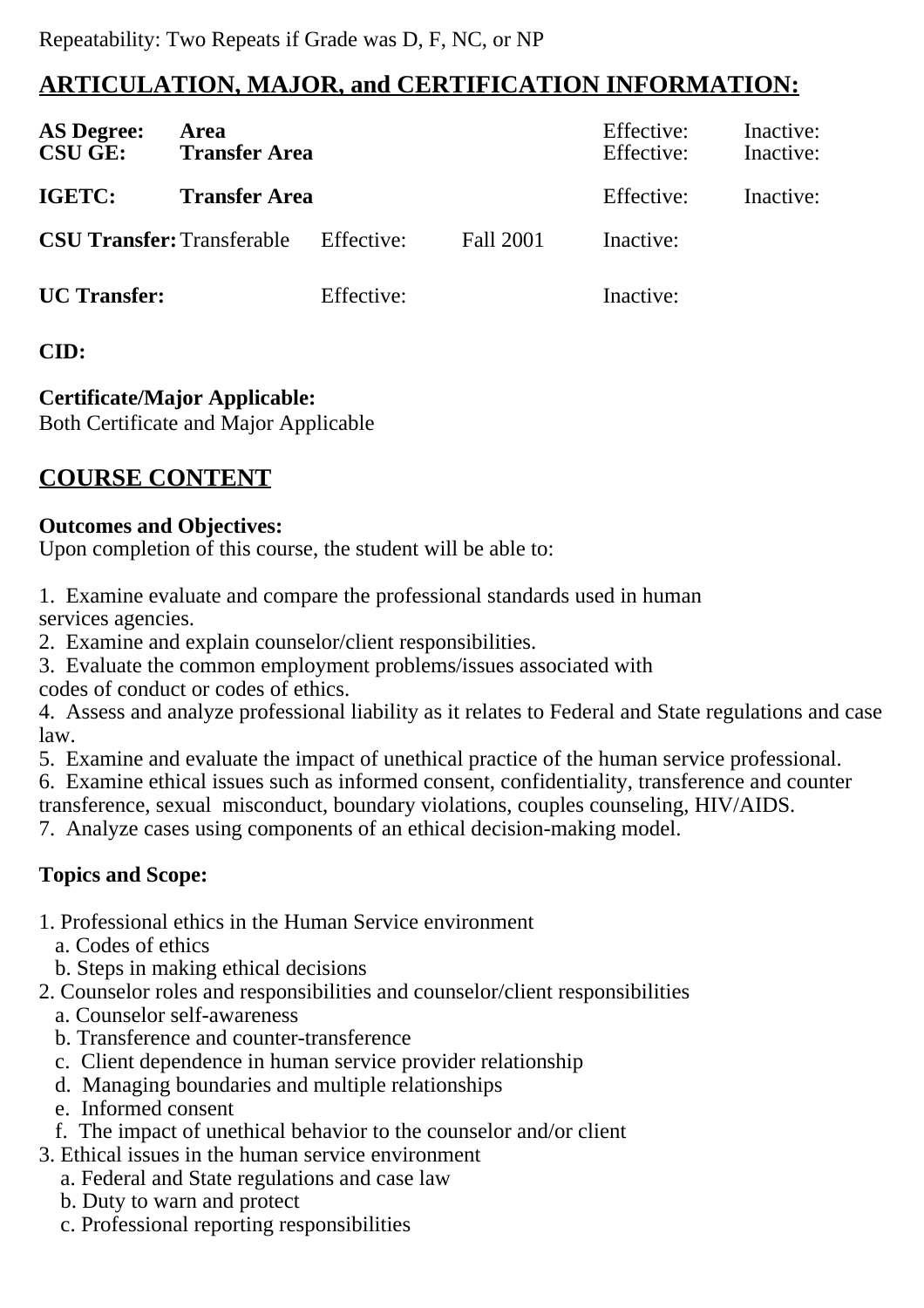- d. Confidentiality and HIV/AIDS
- 4. Ethical issues related to couples, facilities, groups and community

### **Assignment:**

- 1. Textbook reading: twenty-five to thirty pages per week.
- 2. One term paper of five to seven pages.

3. Three reaction papers on ethical issues and dilemmas from newspapers, professional journals, guest speakers or instructor.

- 4. Midterm quiz and final exam.
- 5. Case scenarios
- 6. Individual dyads, small group problem solving

### **Methods of Evaluation/Basis of Grade:**

**Writing:** Assessment tools that demonstrate writing skills and/or require students to select, organize and explain ideas in writing.

Reaction papers, term paper. Notice that the set of the set of the set of the set of the set of the set of the set of the set of the set of the set of the set of the set of the set of the set of the set of the set of the s

**Problem Solving:** Assessment tools, other than exams, that demonstrate competence in computational or noncomputational problem solving skills.

Case scenarios, problem solving ethical dilemmas Problem solving  $\sim$  Problem solving

**Skill Demonstrations:** All skill-based and physical demonstrations used for assessment purposes including skill performance exams.

Class performances: individual dyads, small group problem solving.

**Exams:** All forms of formal testing, other than skill performance exams.

Essay and multiple choice tests. Exams Exams Exams 5 - 30%

**Other:** Includes any assessment tools that do not logically fit into the above categories.

Attendance and participation and the Category of the Category of the Category of the Category of the Category

| <b>Representative Textbooks and Materials:</b> |  |  |  |
|------------------------------------------------|--|--|--|
|------------------------------------------------|--|--|--|

Issues and Ethics in the Helping Professions, by Gerald Corey, Marianne Schneider Corey, and Patrick Callanan. Sixth Edition, Wadsworth Publishing, 2007. An Introduction to Philosophy and Practice, by Stephen J. Freeman, First Edition, 2001. (Classic in Field)

 $10 - 40\%$ 

5 - 30%

Skill Demonstrations 5 - 15%

5 - 30%

 $5 - 15\%$